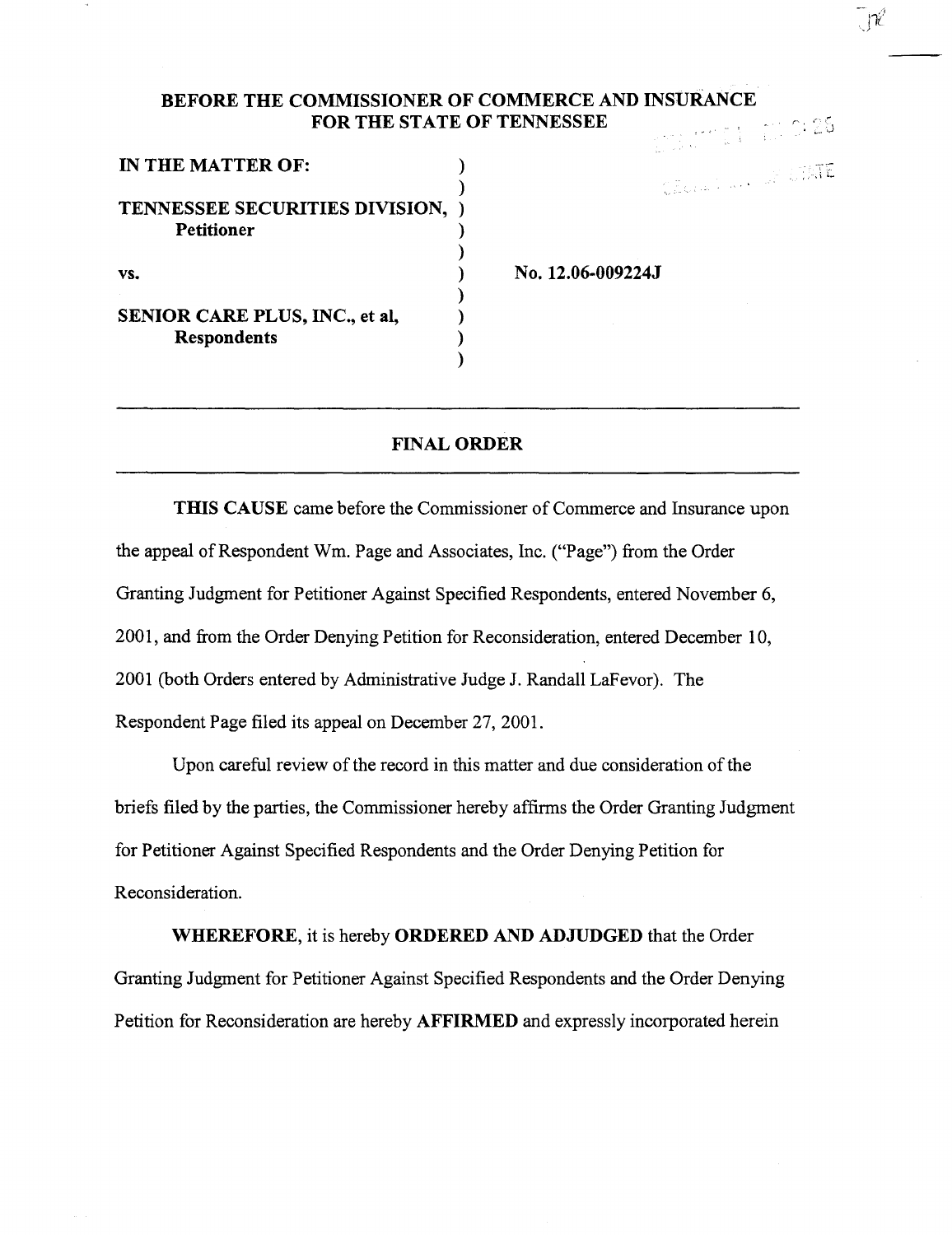by reference. This Final Order is made pursuant to Tenn. Code Ann. Section 4-5-315 and marks the disposition of this matter.

This Final Order shall take effect upon filing with the Administrative Procedures Division, Secretary of State's Office.

### **REVIEW OF THE FINAL ORDER**

Within fifteen (15) days after the effective date of the Final Order any party may petition the Commissioner for reconsideration of the Final Order. If no action is taken within twenty (20) days of filing of the petition, it is deemed denied.

Any party may seek judicial review of the Final Order by filing a petition for review in Chancery Court having jurisdiction within sixty (60) days after the effective date of the Final Order. A petition for reconsideration does not act to extend this sixty (60) days period; however, if the petition is granted, then this sixty (60) day period commences from the effective date of the Final Order disposing of the petition.

Any petition relative to a review of the Final Order or petition to stay the judgment of a Final Order is to be filed with the Administrative Procedures Division, Office of the Secretary of State and the Commissioner

This Final Order shall be effective upon filing with the Administrative Procedures Division, Secretary of State's Office.

**r\**  This Final Order shall be effective upon filing with the Administrative P<br>n, Secretary of State's Office.<br>**ENTERED** this  $\frac{17^{11}}{200}$  day of <u>Journal</u> 2003.  $R$   $p_{\text{m0}}$   $p^{\text{6}}$ 

Anne B. Pope, Commissioner Department of Commerce and Insurance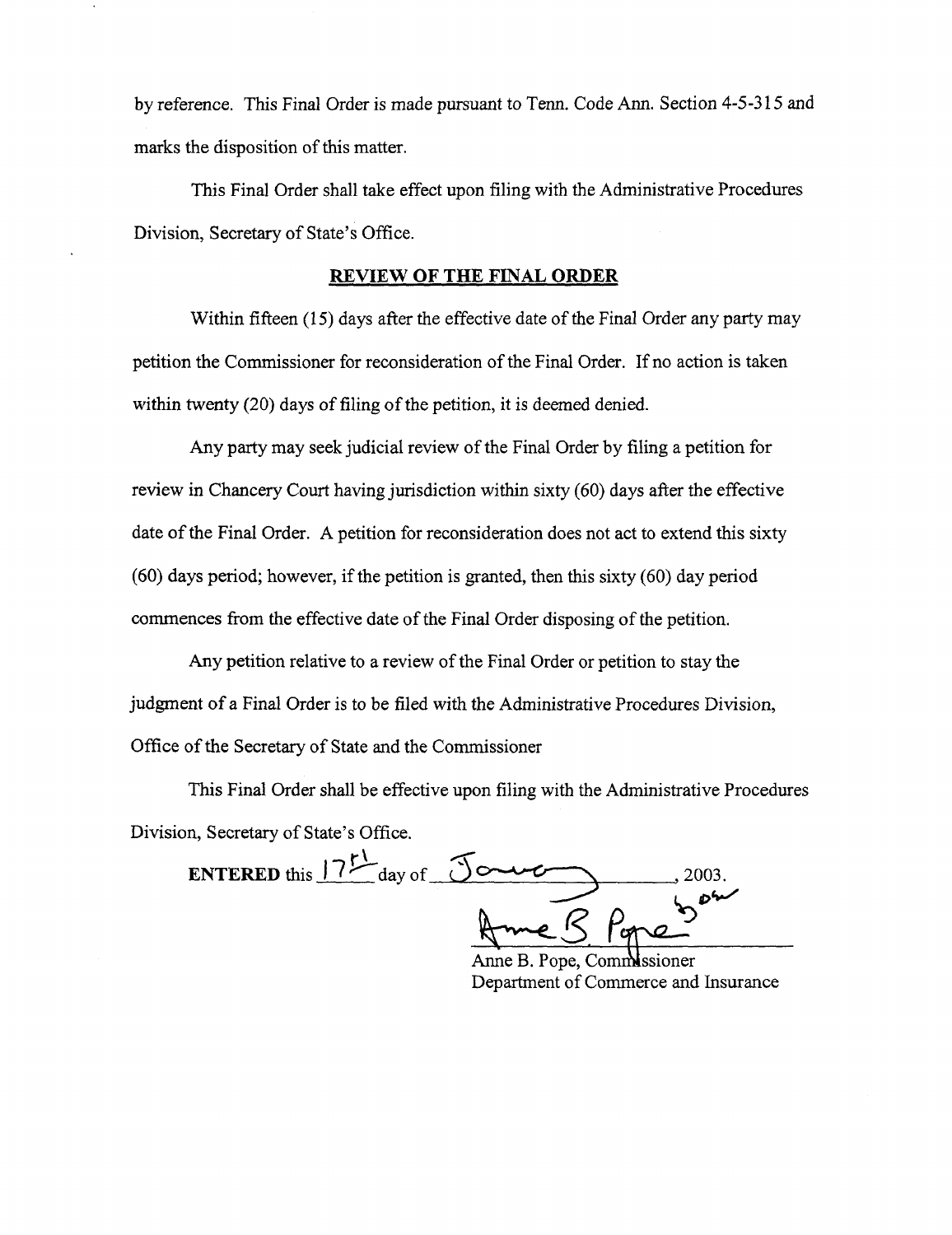#### **APPROVED:**

*-z-\_\_\_cz.e....-* c;- .d?=? )"

Thaddeus E. Watkins, III Counsel to the Commissioner BPR#9846 Department of Commerce and Insurance 312 Eighth Avenue, North William R. Snodgrass Tennessee Tower Twenty-fifth Floor Nashville, Tennessee 37243 (615) 741-3388

Filed in the Administrative Procedures Division, Office of the Secretary of State, this  $d^{s}$  day of  $\Box$  and  $\Box$  2003.

*{1ta;tW.:,* C., ~ VM--Jf */f»* 

Charles C. Sullivan, Director Administrative Procedures Division

## **CERTIFICATE OF SERVICE**

I hereby certify that a true and correct copy of this document has been served upon all parties, by delivering same to them, or to their counsel, at their address of record, or by placing a true and correct copy of same in the United States Mail, postage prepaid.

This  $\frac{dA}{dt}$   $\frac{d\phi}{dt}$  day of  $\frac{d\phi}{dt}$  and  $\frac{d\phi}{dt}$ , 2003.

 $7-22.5$  8.  $2-3$ .

Thaddeus E. Watkins, III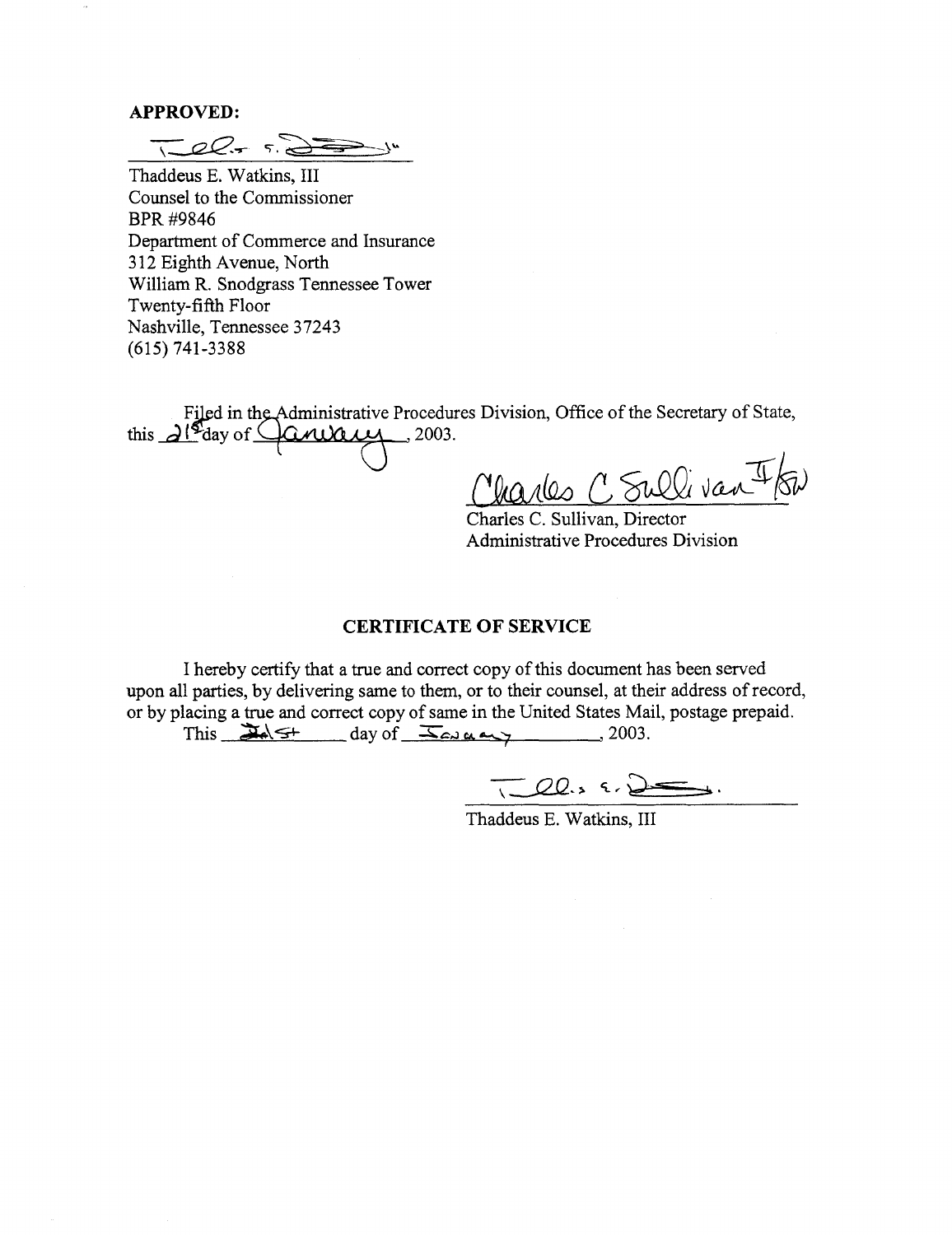## BEFORE THE COMMISSIONER OF COMMERCE AND INSURANCE FOR THE STATE OF TENNESSEE

| IN THE MATTER OF:                                         |       |
|-----------------------------------------------------------|-------|
| <b>TENNESSEE SECURITIES DIVISION</b><br><b>Petitioner</b> |       |
| V.                                                        |       |
| <b>SENIOR CARE PLUS, INC., et al.</b>                     |       |
|                                                           | ORDEI |

DOCKET NO. 12.06-009224J

THIS ORDER IS AN INITIAL ORDER RENDERED BY AN ADMINISTRATIVE JUDGE WITH THE ADMINISTRATIVE PROCEDURES DIVISION.

THE INITIAL ORDER IS NOT A FINAL ORDER BUT SHALL BECOME A FINAL ORDER UNLESS:

1. PARTY FILES A WRITTEN APPEAL OR PETITION FOR RECONSIDERATION WITH THE ADMINISTRATIVE PROCEDURES DIVISION NO LATER THAN November 21, 2001. OR

2. THE AGENCY FILES A WRITTEN NOTICE OF REVIEW WITH THE ADMINISTRATIVE PROCEDURES DIVISION NO LATER THAN November 21,2001.

YOU MUST FILE THE APPEAL, PETITION FOR RECONSIDERATION OR NOTICE OF REVIEW WITH THE ADMINISTRATIVE PROCEDURES DIVISION. THE ADDRESS OF THE ADMINISTRATIVE PROCEDURES DIVISION IS:

> SECRETARY OF STATE ADMINISTRATIVE PROCEDURES DIVISION 312 EIGHTH A VENUE NORTH 8<sup>TH</sup> FLOOR, WILLIAM R. SNODGRASS TOWER NASHVILLE, TN 37243

IF YOU HAVE ANY FURTHER QUESTIONS, PLEASE CALL THE ADMINISTRATIVE PROCEDURES DIVISION, 6151741-7008 OR 741-2078 OR FAX 741-4472. PLEASE CONSULT APPENDIX A AFFIXED TO THE INITIAL ORDER FOR NOTICE OF APPEAL PROCEDURES.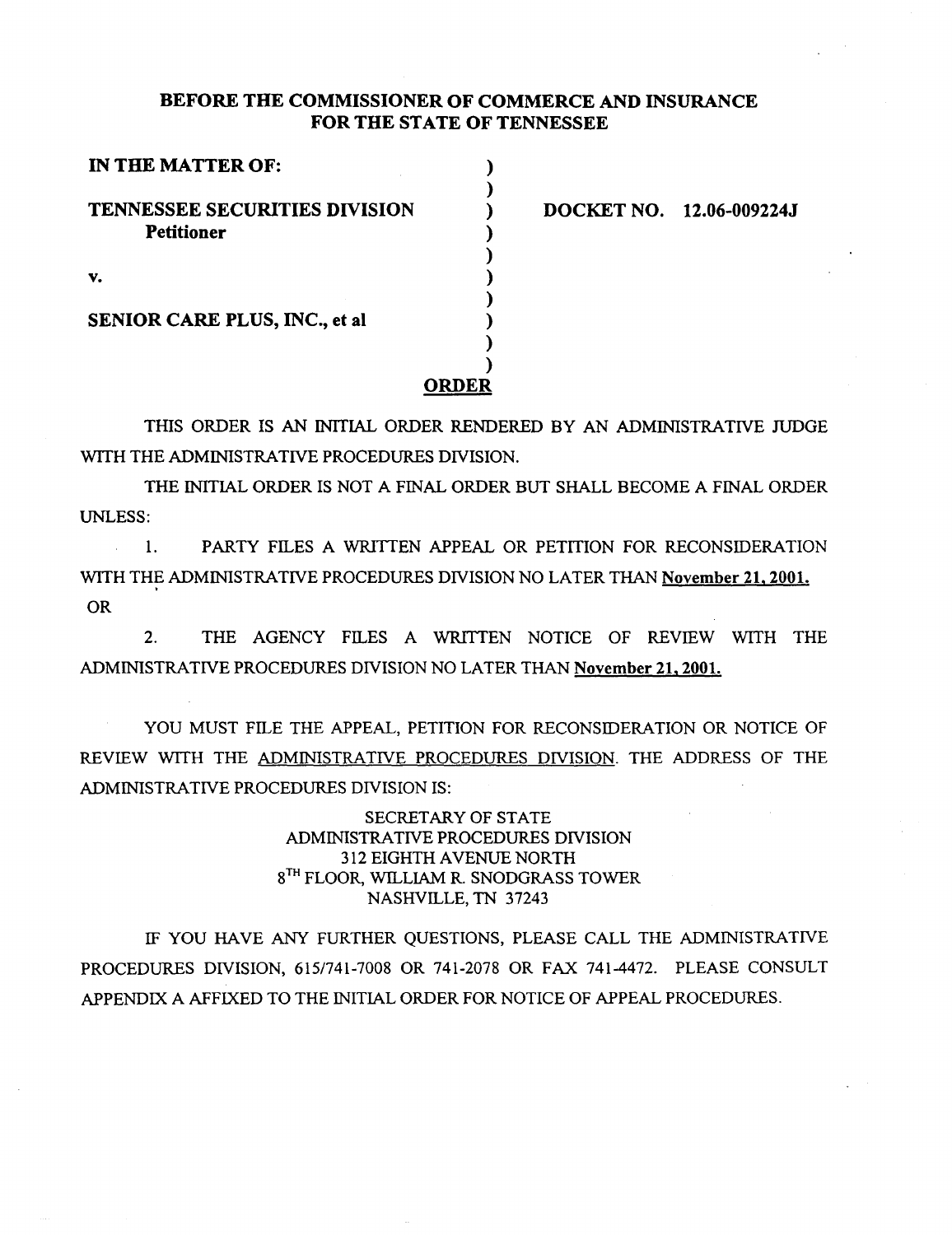# **BEFORE THE COMMISSIONER OF COMMERCE AND INSURANCE FOR THE STATE OF TENNESSEE**

# **TENNESSEE SECURITIES DIVISION,**  *Petitioner,*

**DOCKET # 12.06-009224J** 

**SENIOR CARE PLUS, INC., ET AL,**   $Respondents.$ 

**v.** 

**AGENCY# 00-0004** 

# **ORDER GRANTING JUDGMENT FOR PETITIONER AGAINST SPECIFIED RESPONDENTS**

 $\mathbf{I}$ 

This matter was heard by J. Randall LaFevor, Administrative Judge appointed by the Secretary of State, sitting for the Commissioner of Commerce and Insurance, upon written motions filed by the Petitioner and Respondent Wm. Page & Associates ("Page"). The Petitioner's motion was filed by Ms. Maliaka Bass EssamelDin and Mr. John F. Morris, legal counsel for the Tennessee Securities Division, Department of Commerce and Insurance. The motion on behalf of Respondent Page was filed by its legal counsel, Mr. Quitman R. Ledyard, of Memphis, Tennessee. No response to the motions was filed on behalf of the remaining Respondents who were affected by this Order, including: Senior Care Plus, Inc.; American Benefit Services, Inc.; National Viatical Trust, Inc.: Explore Financial Group, Inc.; Larry J. Sullivan; Nancy Thayer; Eric Reynolds; and Beverly A. Sullivan. The rights of Respondents Michael D. Sullivan and James A. Torchia are not affected by this Order.

The Tennessee Securities Division ("Division") filed a *Petition* with the Commissioner of Commerce and Insurance ("Commissioner"), seeking an order directing the Respondents to cease and desist certain specitic business activities related to the offering and sale of viaticals in the state of Tennessee. Upon consideration of the Division's Petition and supporting documents, the Commissioner issued the requested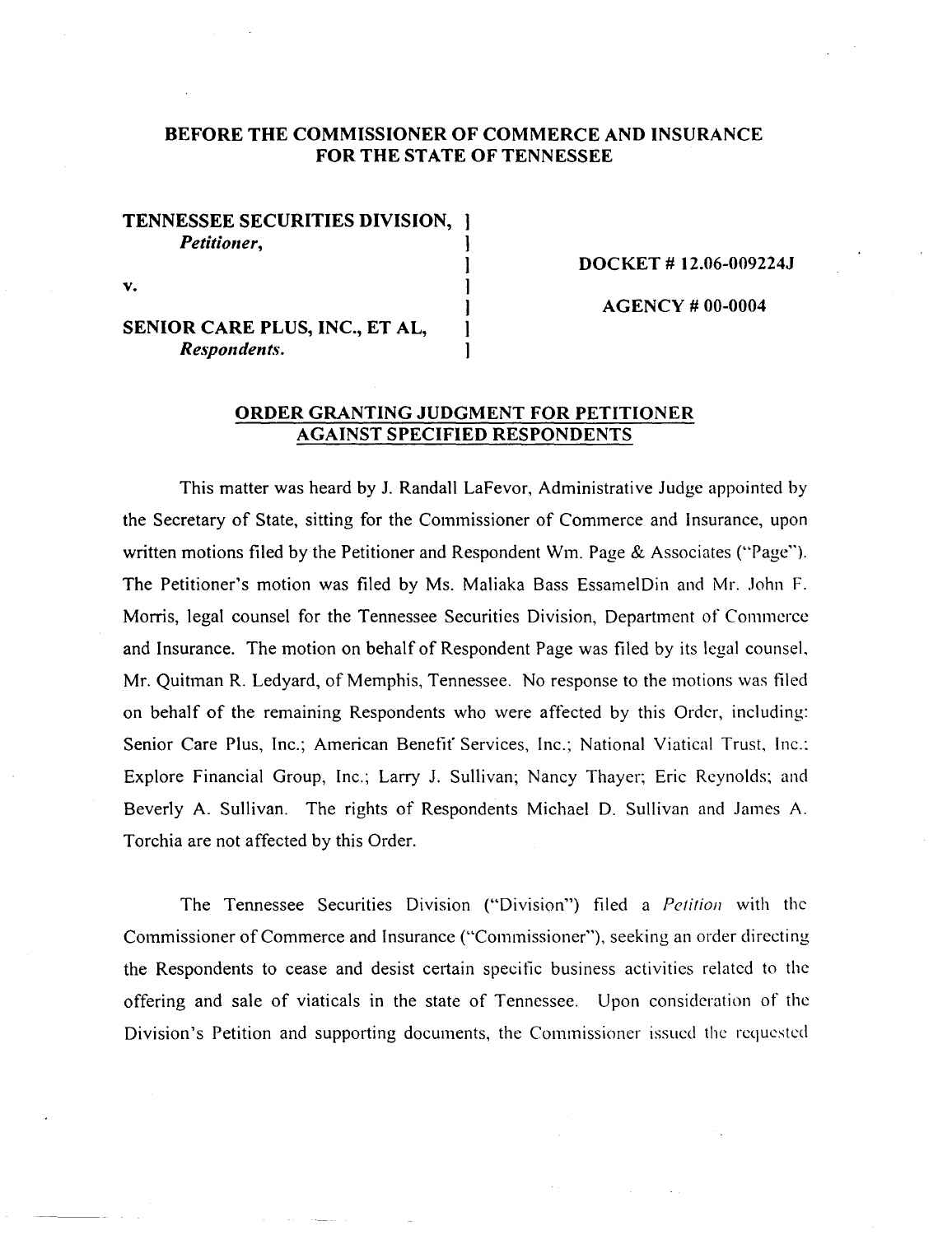*Order to Cease and Desist<sup>1</sup>* (dated April 24, 2000), which was then served on the Respondents. The *Notice* attached to the order informed the Respondents of their "right to a hearing as to all matters raised in (the) order;" both the *Order* and the *Notice* futther informed them that "If no request for a hearing is made within 30 days of the date of entry of the order, the order shall become a Final Order of the Commissioner of Commerce and Insurance."

On May 2, 2000, within the time designated for responses, Respondents Senior Care Plus, Inc.; American Benefit Services, Inc.; National Viatical Trust, Inc.; Explore Financial Group, Inc.; Larry J. Sullivan; Nancy Thayer; Eric Reynolds: Beverly A. Sullivan; Michael D. Sullivan and James A. Torchia<sup>2</sup> filed their request for a hearing.<sup>3</sup> and the matter was referred to the Administrative Procedures Division to conduct a contested administrative hearing on the issues presented. Page, through counsel, $\ddot{\phantom{a}}$ submitted a letter<sup>5</sup> dated May 30, 2000, reciting its legal position, and requesting that Page "be removed from the scope of the Order." Respondent, American Benefit Services, Inc., filed no response to the Commissioner's *Order to Cease and Desist.* 

On December 13, 2000, following rulings on several pre-hearing motions, Baker, Donelson, Beannan & Caldwell filed a *Motion to Withdraw* as legal counsel for the group of Respondents represented by their law finn. Without opposition. that motion was granted with an instruction that substitute counsel was required to enter an appearance by February 23, 2001. On May 18, 2001, when no further contact had been

<sup>&</sup>lt;sup>1</sup> The order was issued *ex parte*, as is permitted by TENN. CODE ANN. Sec.  $48-2-116(e)(2)(A)$ , when the Commissioner finds that "prior notice would not be in the public interest and would be detrimental to the protection of investors."

Initially, all of these Respondents were represented by the law firm of Baker. Donelson. Bearman & Caldwell, which filed the request for a hearing on their behalf.

<sup>&</sup>lt;sup>3</sup> Pursuant to TENN. CODE ANN. Sec. 48-2-116(e)(3), such hearings are "contested matters." conducted in accordance with the Uniform Administrative Procedures Act. TENN. CODE ANN. Sec. 4-5-101. *etseq.* 

<sup>&</sup>lt;sup>4</sup> The first letter sent on behalf of Page was prepared by the law firm of Holland & Knight. LLP. Although nothing in the file reflects a subsequent substitution of counsel. Page now appears to be represented by Mr.<br>Quitman R. Ledyard of Borod & Kramer, P.C.

<sup>&</sup>lt;sup>5</sup> This document was not filed in the Administrative Procedures Division until September 21, 2001, when it was attached as an Exhibit to the Respondent's motion. The record contains no indication of what response, if any, was provided to the letter when it was initially recciwd hy the Petitioner.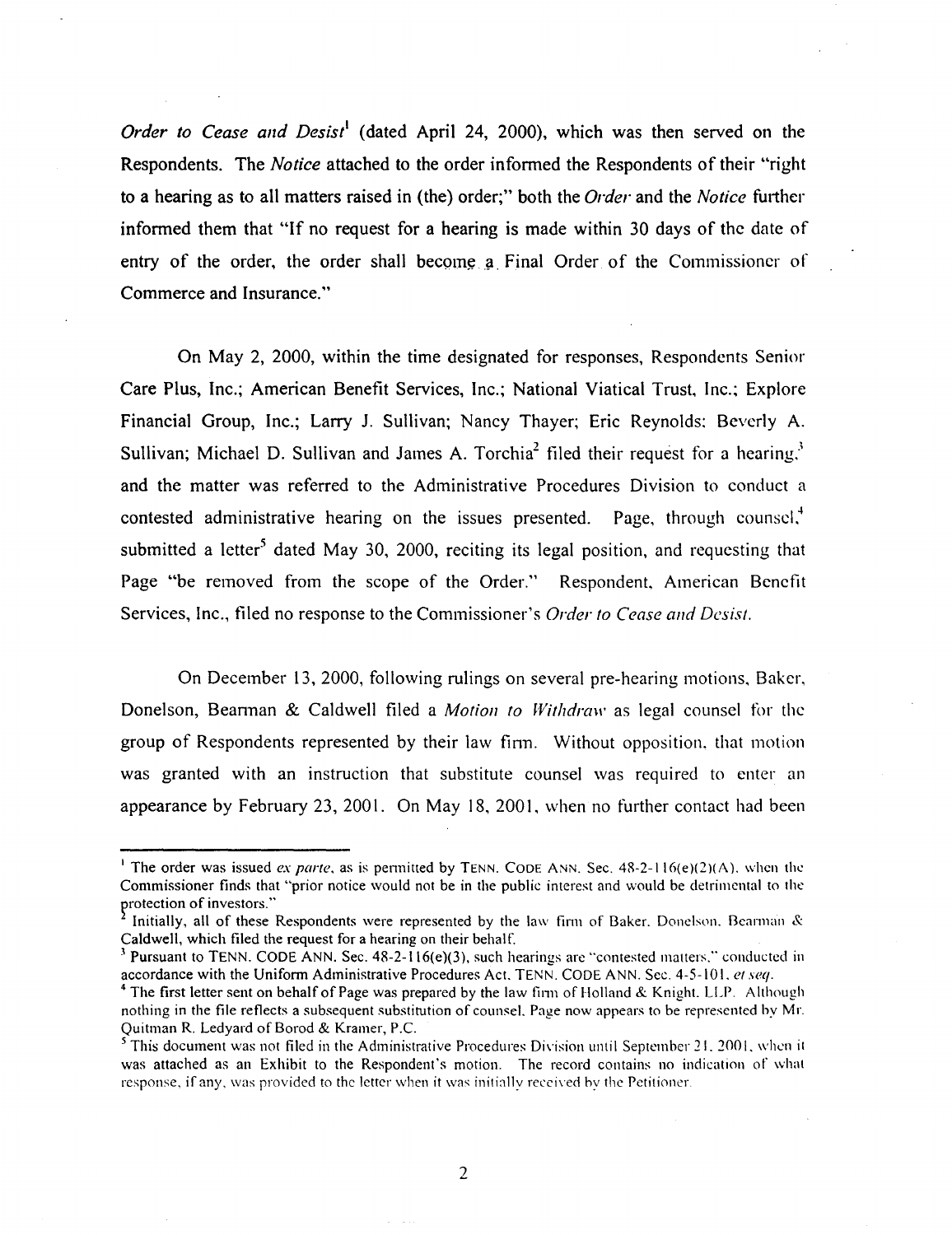initiated by any of the Respondents, or legal counsel on their behalf, the Administrative Judge entered and distributed an *Order Scheduling Pre-Hearing Conference.* That order directed all parties to appear, either in person or through legal counsel, for a pre-hearing conference on June 15, 2001, for the purpose of scheduling the hearing, establishing a discovery schedule, and resolving any pre-hearing issues raised by the parties.

At the time designated for the pre-hearing conference, the Staff Attorneys for the Tennessee Securities Division appeared on behalf of the Petitioner. By pre-arrangement. Respondents Michael D. Sullivan and James A. Torchia were represented by attomcys from Memphis who appeared by telephone conference call. No other Respondents appeared at the pre-hearing conference, either in person, or through legal counsel. On June 25, 2001, the Administrative Judge issued a *Second Pre-Hearing Conference Order* formalizing certain deadlines that were discussed during the June 15 conference.<sup>6</sup>

Pursuant to that order, the Petitioner filed its *Motion for Summary Judgment* on September 24, 2001 (seeking judgment in its favor against all Respondents except Michael D. Sullivan and James A. Torchia). On September 21, 2001, Respondent Page filed its Motion for Leave to Participate in Hearing and to Renew Request to be Removed *from Scope of Order to Cease and Desist.* These are the two motions that arc presently under consideration.

# (1) Respondent Page's *Motion for Leave to Participate in Hearing and to Renew Request to be Removed from Scope of Order to Cease and Desist:*

Respondent Page filed this motion seeking (1) permission to participate in the contested administrative hearing on the Commissioner's cease and desist order: and, (2) a declaration that the tenns of the cease and desist order do not apply to Page. Because Page failed to respond to the Commissioner's *Order to Cease and Desist* in a timely manner, both requests must be denied.

<sup>&</sup>lt;sup>6</sup> The motion-filing deadline established during that conference was subsequently extended by an Order dated August 21, 2001.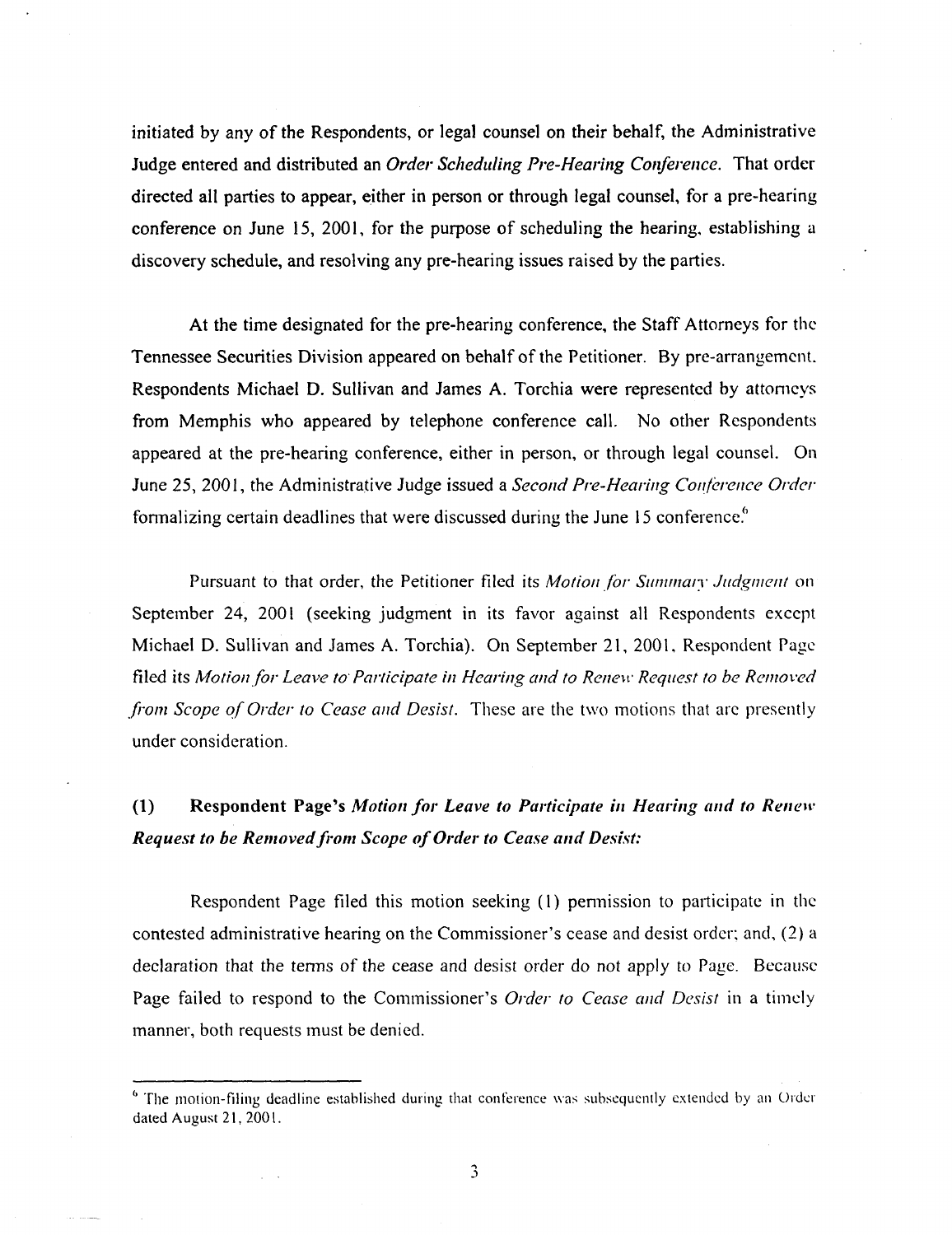The Commissioner's order was properly issued, and contained all the necessary elements prescribed by law. It was issued pursuant to proper authority *[See,* TCA 48-2 ll6(a); and *Wolcotts Financial Services, Inc. v. McReynolds,* 807 S.W.2d 708 (Tenn. App. 1990)], sets out written findings of fact and conclusions of law, and provides notice to the affected parties and an opportunity for a hearing before the Commissioner. *[See,*  TCA 48-2-ll6(e)(2).] The *Notice* that was attached to the order and provided to the parties as a part of the order, advises the parties in clear and specific tenns, of the deadline for filing a request for a hearing, and the consequences of failing to request a hearing within the time allowed. The exact language of the *Notice* is:

# IF NO REQUEST FOR A HEARING IS MADE WITHIN 30 DAYS OF THE DATE OF ENTRY OF THE ORDER, THE ORDER SHALL BECOME A FINAL ORDER OF THE COMMISSIONER OF COMMERCE AND INSURANCE.

The "date of entry of the order" was April 24, 2000. According to the language of the *Notice,* the Commissioner's *Order to Cease and Desist* became a Final Order thirty (30) days after entry, on May 24, 2000. Page's letter to the Commissioner was dated May 30, 2000, and presumably received by the Commissioner's oftice at some date thereafter. The inescapable conclusion then, is that Page's letter was not received until after the order had become final, and was not, therefore timely filed. Furthermore, Page ·s letter did not request a hearing on the contents of the order, but merely argued that it should be "removed from the scope of the order." Without such a specific request, the Commissioner was not required to schedule a hearing tor the Respondent. Having failed to perfect its request for a hearing before the May 24, 2000 deadline, the Respondent's September 21, 2001 motion clearly cannot now entitle Page to participate in a hearing scheduled for those Respondents who properly responded to the order and *Notice* in a timely manner.

Accordingly, it is hereby concluded that the Commissioner's *Order to Cease and Desist* became final as to Respondent Page on May 24, 2000, and that such order cannot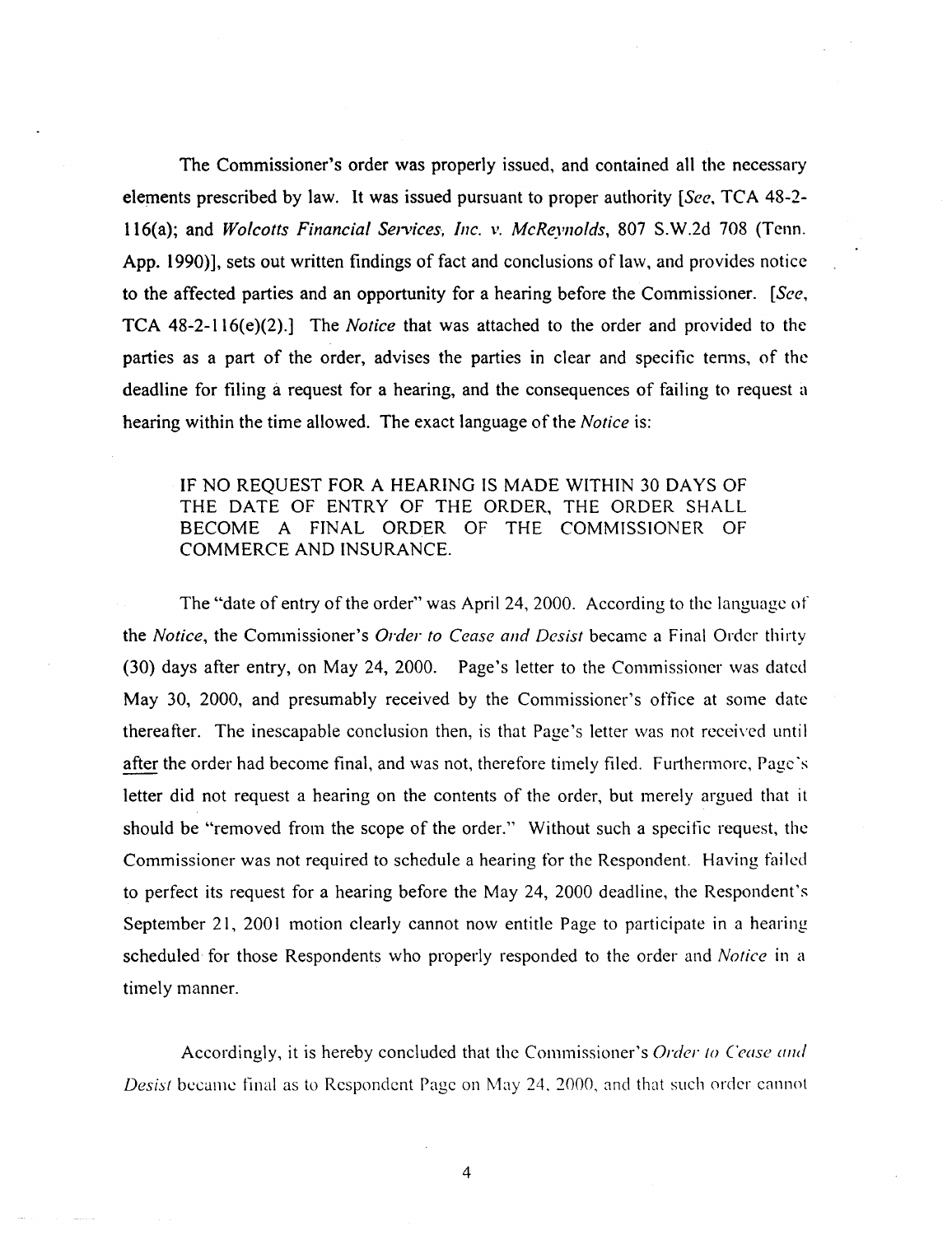now be disturbed by currently pending proceedings related to other named Respondents. Because it seeks a change to a Final Order of the Commissioner, the motion of Wm. Page & Associates, Inc. cannot be granted.

#### (2) Petitioner's *Motio11 for Summary Judgmeut:*

The Petitioner's motion seeks judgment in its favor against all of the Respondents originally named in its *Petition* and the Commissioner's order, except Michael D. Sullivan and James A. Torchia. That motion is determined to be appropriate and wellfounded, and will be granted.

#### (a) Re: Wm. Page & Associates, Inc.:

As discussed above, Respondent Page failed to properly request a hearing on the *Order* to *Cease and Desist* during the time allowed. That order became final, and resolved all pending issues with respect to Page's rights on May 24, 2000. As there remain no genuine issues of material fact to be determined at this time, the Petitioner is entitled to judgment in its favor, as requested in its motion. *Taylor v. Nashville Banner Publishing Company,* 573 S.W.2d 476 (Tenn. App. 1978). cert. Denied. 441 U.S. 923  $(1979).$ 

### (b) Re: American Benefit Services, Inc.:

By failing to file a response within thirty (30) days of the *Order to Cease and Desist,* and by failing to respond to any of the notices sent since that time, it is determined that the order became final with respect to the rights of Respondent American Benefit Services, Inc., on May 24, 2000, resolving all issues related to the content of the order. There being no other issues pending at this time, the Petitioner is entitled to judgment in its favor, as requested in its motion. *Taylor v. Nashville Banner Publishing Company,* 573 S.W.2d 476 (Tenn. App. 1978), cert. Denied, 441 U.S. 923 ( 1979).

5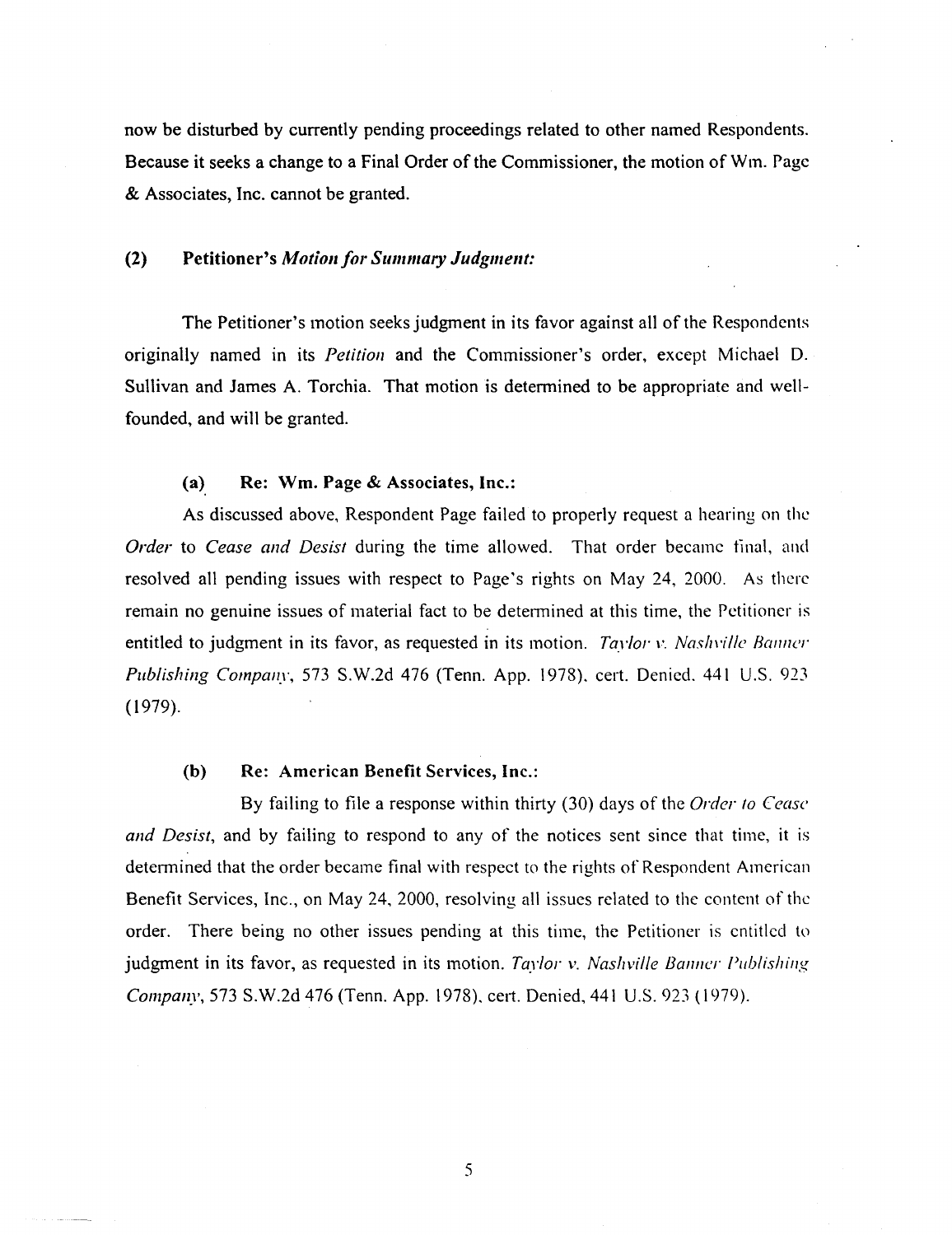# (c) Re: Senior Care Plus, Inc., National Viatical Trust, Inc., Explore Financial Group, Inc., Larry J. Sullivan, Nancy Thayer, Eric Reynolds, and Beverly A. Sullivan:

As previously indicated, Respondents Senior Care Plus, Inc., National Viatica! Trust, Inc., Explore Financial Group, Inc., Larry J. Sullivan, Nancy Thayer, Eric Reynolds, and Beverly A. Sullivan, and Michael D. Sullivan and James A. Torchia. all requested a hearing on the *Order to Cease and Desist* on May 2, 2000, within the time limit set out in the *Notice.* They subsequently challenged certain aspects of the order through pre-hearing motions.<sup>7</sup> Following entry of orders disposing of those motions. their legal counsel withdrew from further representation of these Respondents on January 23, 2001; the order allowing counsel's withdrawal also directed substitute counsel to enter an appearance by February 23, 2001. When that did not occur. a pre-hearing conference was scheduled for June 15, 2001. All parties were notified of the conference by mailing a copy of the scheduling order to their addresses of record; all parties were ordered to appear, either in person, or through counsel. Respondents Michael D. Sullivan and James A. Torchia appeared through counsel. The remaining Respondents failed to attend the conference, either in person or through counsel.

State law governing contested administrative hearings provides that a party may be held in default for failing to attend a pre-hearing conference.

The failure of a party to attend or participate in a pre-hearing conference. hearing or other stage of contested case proceedings atter due notice thereof is cause for holding such party in default pursuant to TCA 4-5- 309. Failure to comply with any lawful order of the administrative judge or agency, necessary to maintain the orderly conduct of the hearing may be deemed a failure to participate in a stage of a contested case and thereby be cause for a holding of default.

Rule 1360-4-1-.15( I )(a), TENN. COMP. R. & REGS .. *Uniform Rules o( Procedure for Hearing Contested Cases Before State Administrative Agencies.* 

<sup>&</sup>lt;sup>7</sup> On June 1, 2000, Respondents' counsel filed the following motions: (1) Motion to Dismiss the Tennessee Securities Division's Petition or, in the Altemative, Motion for More Definite Statement: and. (2) Motion to Strike Certain Portions of Affidavits on Grounds of Inadmissibility. After considering the extensive legal memoranda filed by the parties. and oral argument by their attomeys, the motions were disposed of by Orders entered on September 7, 2000.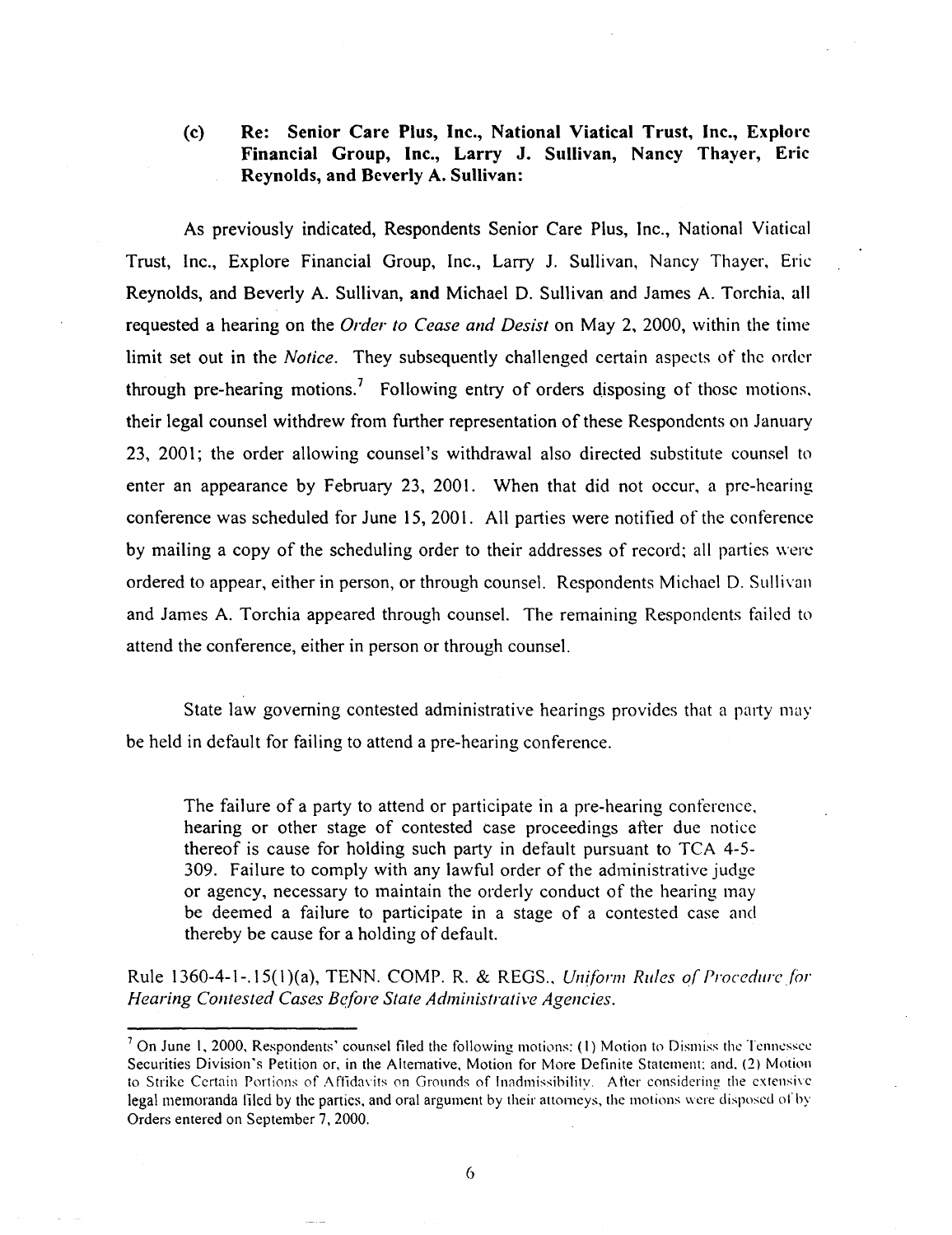If a party fails to attend or participate in a pre-hearing conference, hearing or other stage of a contested case, the administrative judge or hearing officer, hearing the case alone, or agency, sitting with the administrative judge or hearing officer, may hold the party in default and either adjourn the proceedings or conduct them without the participation of that party, having regard for the interest of justice and the orderly and prompt conduct of the proceedings.

TCA 4-5-309(a).

The purpose for these provisions is obvious: A party cannot be allowed to delay or otherwise interfere with the orderly progression of a case to its ultimate resolution simply by failing or refusing to participate in scheduled pre-hearing proceedings. or in the hearing itself. In the instant case, these Respondents were informed in January 2001. when their attorney withdrew, that they would be required to have new legal representation by February. When they failed to do so, they were ordered to attend a prehearing conference in June to schedule the hearing that they had requested. and to make additional preparations for that hearing. Their failure to attend the June 15, 2001 prehearing conference prompted the Petitioner to seek an order declaring them to be in default, pursuant to the provisions cited above. None of these Respondents tiled a response to the Petitioner's motion.

The Petitioner's motion is proper, and is sufficiently supported by the law. Based on the Respondents' failure to attend and participate in pre-hearing proceedings after due notice, the Petitioner is entitled to a determination that they are in default, and to judgment in its favor against Respondents Senior Care Plus, Inc., National Viatical Trust, Inc., Explore Financial Group, Inc., Larry J. Sullivan, Nancy Thayer, Eric Reynolds. and Beverly A. Sullivan.

7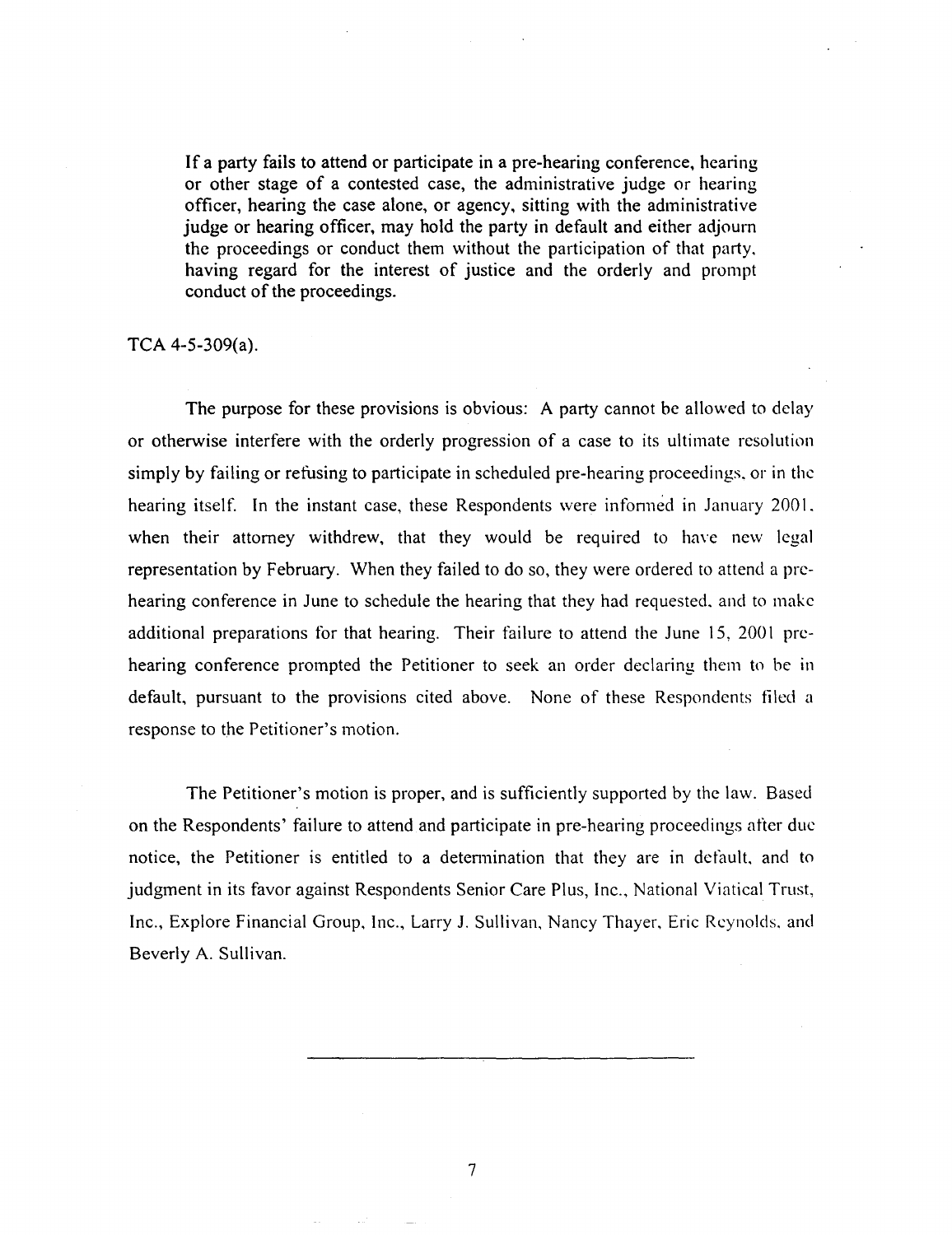Accordingly, it is hereby Ordered that Respondent Page's *Motion for Leave to Participate in Hearing and to Renew Request to be Removed from Scope. of Order to Cease and Desist,* is respectfully Denied.

It is further Ordered that the Commissioner's *Order to Cease and Desist* became final with respect to the rights of Respondents Wm. Page  $\&$  Associates, Inc., and American Benefit Services, Inc., on May 24, 2000.

It is finally Ordered that Respondents Senior Care Plus, Inc., National Viatica) Trust, Inc., Explore Financial Group, Inc., Larry J. Sullivan, Nancy Thayer. Eric Reynolds, and Beverly A. Sullivan are held in default for their failure to participate in pre-hearing proceedings, and that their request for a hearing on the Commissioner's *Order to Cease and Desist* is hereby dismissed.

Entered and effective this day of November, 2001.

J. Randall LaFevor, Administrative Judge